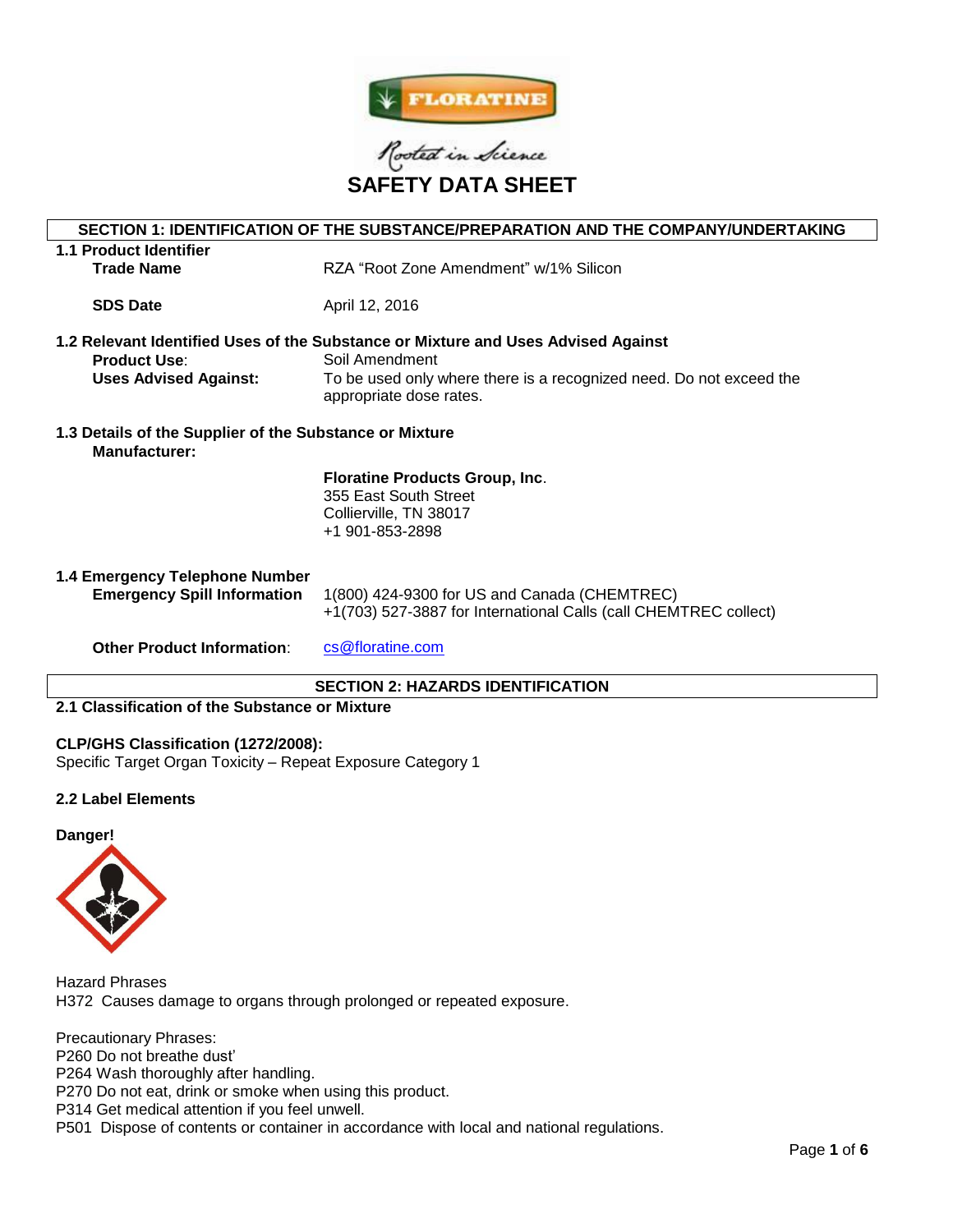### **2.3 Other Hazards:** None

# **SECTION 3: COMPOSITION/INFORMATION ON INGREDIENTS**

| 3.2 Mixtures                        |                                                                                     |           |                                          |                                              |  |  |  |
|-------------------------------------|-------------------------------------------------------------------------------------|-----------|------------------------------------------|----------------------------------------------|--|--|--|
| <b>Chemical Name</b>                | <b>CAS Number /</b><br><b>EINECS Number /</b><br><b>REACH Reg.</b><br><b>Number</b> | $%$ (w/w) | <b>EU Classification</b><br>(67/548/EEC) | <b>CLP/GHS Classification</b><br>(1272/2008) |  |  |  |
| Montmorillonite Clay,<br>Calcined   | 70892-59-0 /<br>274-991-5                                                           | 87-90%    | Not dangerous                            | Not hazardous                                |  |  |  |
| Crystalline Silica,<br>Quartz       | 14808-60-7<br>238-878-4                                                             | $7 - 10%$ | Xn R48/20                                | <b>STOT RE 1 (H372)</b>                      |  |  |  |
| Crystalline Silica,<br>Cristobalite | 14464-46-1 /<br>238-455-4                                                           | $<$ 3%    | Xn R48/20                                | <b>STOT RE 1 (H372)</b>                      |  |  |  |
| Biodegradable<br>Silicon powder     | Proprietary                                                                         | $2\%$     | Xn R48/20                                | <b>STOT RE 1 (H372)</b>                      |  |  |  |

See Section 16 for full text of GHS and EU Classifications.

# **SECTION 4: FIRST AID MEASURES**

# **4.1 Description of First Aid Measures**

#### **First Aid**

**Eye contact:** In case of contact with eyes, flush immediately with water for at least 15 minutes while lifting the upper and lower lids. Do not rub eyes. Get medical attention if irritation develops or persists.

**Skin contact:** Wash with soap and water. Get medical attention if irritation develops or persists.

**Inhalation:** Remove victim to fresh air. Get medical attention if irritation develops or persists.

**Ingestion:** Do not induce vomiting unless directed to do so my medical personnel. If the person is alert, have them rinse their mouth with water and sip one glass of water. Call a poison center or physician for advice. Never give anything my mouth to an unconscious or drowsy person.

# **See Section 11 for more detailed information on health effects.**

**4.2 Most Important symptoms and effects, both acute and delayed:** May cause eye and skin irritation. Inhalation of dust may cause mucous membrane and respiratory irritation. Prolonged overexposure to respirable crystalline silica may cause lung disease (silicosis) and increase the risk of lung cancer. Risk of cancer depends on duration and level of exposure. Swallowing large amounts may cause nausea and diarrhea.

**4.3 Indication of any immediate medical attention and special treatment needed**: Immediate medical attention should not be needed unless large amounts are swallowed.

# **SECTION 5: FIREFIGHTING MEASURES**

**5.1 Extinguishing Media:** Use media appropriate for the surrounding fire. Cool fire exposed containers with water.

### **5.2 Special Hazards Arising from the Substance or Mixture Unusual Fire and Explosion Hazards:** None **Combustion Products:** Carbon monoxide and carbon dioxide.

**5.3 Advice for Fire-Fighters:** Self-contained breathing apparatus and protective clothing should be worn in fighting fires involving chemicals. Determine the need to evacuate or isolate the area according to your local emergency plan. Use water spray to keep fire exposed containers cool.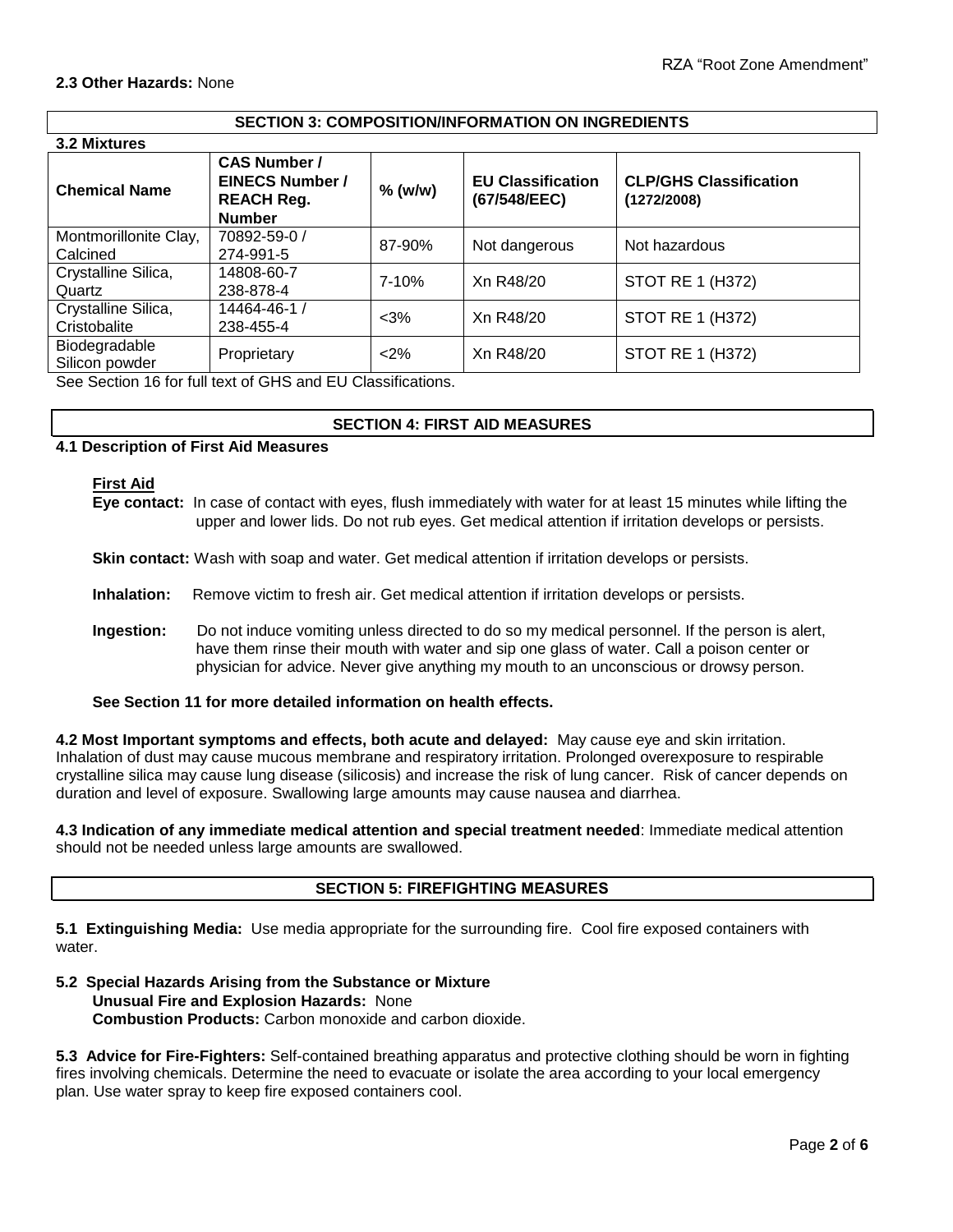# **SECTION 6: ACCIDENTAL RELEASE MEASURES**

### **6.1 Personal Precautions, Protective Equipment and Emergency Procedures:**

Wear appropriate protective equipment. Avoid direct contact with spilled material. Do not breathe dust.

### **6.2 Environmental Precautions:**

Prevent entry in storm sewers and waterways. Report spill as required by local and national regulations.

### **6.3 Methods and Material for Containment and Cleaning Up:**

Carefully collect and place in an appropriate container for use. Avoid creating dust. Do not inhale dust. Wash spill site with water.

# **6.4 Reference to Other Sections:**

Refer to Section 8 for personal protective equipment and Section 13 for disposal information.

# **SECTION 7: HANDLING and STORAGE**

### **7.1 Precautions for Safe Handling**:

Avoid contact with eyes, skin and clothing. Use with adequate ventilation. Avoid creating dust. Do not breathe dust. Use reasonable care in handling. Do not eat, drink or smoke while using product. Wash thoroughly with soap and water after handing.

### **7.2 Conditions for Safe Storage, Including any Incompatibilities**:

Protect containers from physical damage. Keep containers closed. Empty containers retain product residues. Follow all SDS precautions in handling empty containers. Store away from food and feed.

### **7.3 Specific end use(s):**

**Industrial uses:** None identified **Professional uses:** Soil amendment

| <b>SECTION 8: EXPOSURE CONTROLS/PERSONAL PROTECTION</b> |                                                                                                                                |                  |                 |                                  |  |  |  |
|---------------------------------------------------------|--------------------------------------------------------------------------------------------------------------------------------|------------------|-----------------|----------------------------------|--|--|--|
| 8.1 Control Parameters:                                 |                                                                                                                                |                  |                 |                                  |  |  |  |
| <b>Chemical Name</b>                                    | <b>US OEL</b>                                                                                                                  | EU IOEL          | <b>UK OEL</b>   | <b>Biological Limit</b><br>Value |  |  |  |
| Montmorillonite Clay,<br>Calcined                       | 5 mg/m3 TWA OSHA<br>PEL (respirable<br>fraction)<br>15 mg/m3 TWA OSHA<br>PEL (total dust)                                      | None Established |                 | None Established                 |  |  |  |
| Crystalline Silica,<br>Quartz                           | 0.025 mg/m3 TWA<br><b>ACGIH TLV</b><br>$10 \text{ mg/m}$<br>$%SiO2 + 2$ T<br>(respirable fraction)<br><b>TWA OSHA PEL</b>      | None Established | $0.1$ mg/m3 TWA | None Established                 |  |  |  |
| Biodegradable Silicon                                   | 0.025 mg/m3 TWA<br><b>ACGIH TLV</b><br>$10$ mg/m $3$<br>$%SiO2 + 2$ T<br>(respirable fraction)<br>TWA OSHA PEL                 | None Established | $0.1$ mg/m3 TWA | None Established                 |  |  |  |
| Crystalline Silica,<br>Cristobalite                     | 0.025 mg/m3 TWA<br><b>ACGIH TLV</b><br>$10 \text{ mg/m}$<br>$2(\%$ Silica + 2)<br>(respirable fraction)<br><b>TWA OSHA PEL</b> | None Established | $0.1$ mg/m3 TWA | None Established                 |  |  |  |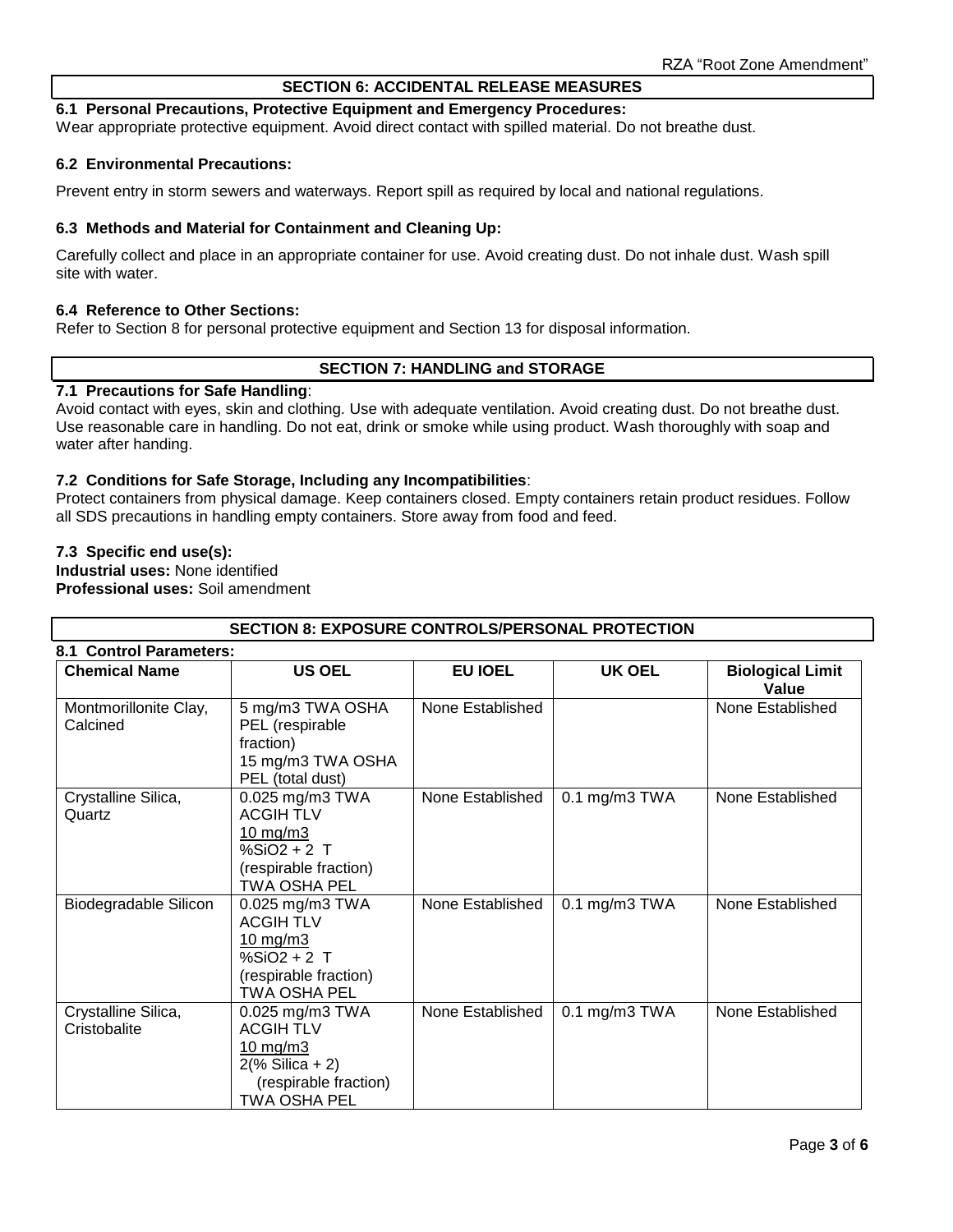# **8.2 Exposure Controls:**

**Recommended Monitoring Procedures:** None established.

**Appropriate Engineering Controls:** Good outdoor ventilation should be adequate under normal conditions of use.

# **Personal Protective Measurers**

**Eye/face Protection:** Chemical goggles recommended to avoid eye contact.

**Skin Protection:** Impervious clothing is recommended if needed to avoid skin contact.

**Hands:** Impervious gloves are recommended if needed to avoid skin contact.

**Respiratory Protection:** None needed under normal use conditions with adequate ventilation. If dust is excessive, an approved particulate respirator can be used. Use respirators in accordance with local and national regulations.

**Other protection:** Suitable washing facilities should be available in the work area.

# **SECTION 9: PHYSICAL and CHEMICAL PROPERTIES**

# **9.1 Information on basic Physical and Chemical Properties**

Appearance: Reddish brown powder **Odor: No odor.** No odor. **Odor Threshold:** Not available **pH:** Not available **Melting/Freezing Point:** Not applicable **Boiling Point:** Not applicable **Flash Point:** Not flammable **Evaporation Rate:** Not applicable **Lower Flammability Limit:** Not applicable **Upper Flammability Limit:** Not applicable **Vapor Density(Air=1):** Not applicable **Relative Density:** 2.2 **Viscosity:** Not applicable **Explosive Properties:** None **Oxidizing Properties:** None **Specific Gravity (H2O= 1):** 2.2 **Molecular Formula:** Mixture **Molecular Weight:** Mixture

**Vapor Pressure:** Not applicable

**Solubility:** <2% **Octanol/Water Partition Coefficient:** Not determined **Autoignition Temperature:** None **Decomposition Temperature:** Not determined

**9.2 Other Information:** None available

# **SECTION 10: STABILITY and REACTIVITY**

**10.1 Reactivity:** Not reactive under normal conditions.

**10.2 Chemical Stability:** Stable.

**10.3 Possibility of Hazardous Reactions:** Contact with organic compounds, such as turpentine and vegetable oil and hydrofluoric acid may react violently.

**10.4 Conditions to Avoid:** None known.

**10.5 Incompatible Materials:** Avoid strong acids and oxidizing agents.

#### **10.6 Hazardous Decomposition Products:** None known.

# **SECTION 11: TOXICOLOGICAL INFORMATION**

**11.1 Information on Toxicological Effects:** 

#### **Potential Health Effects:**

**Eye Contact:** Contact may cause mechanical irritation and possible injury.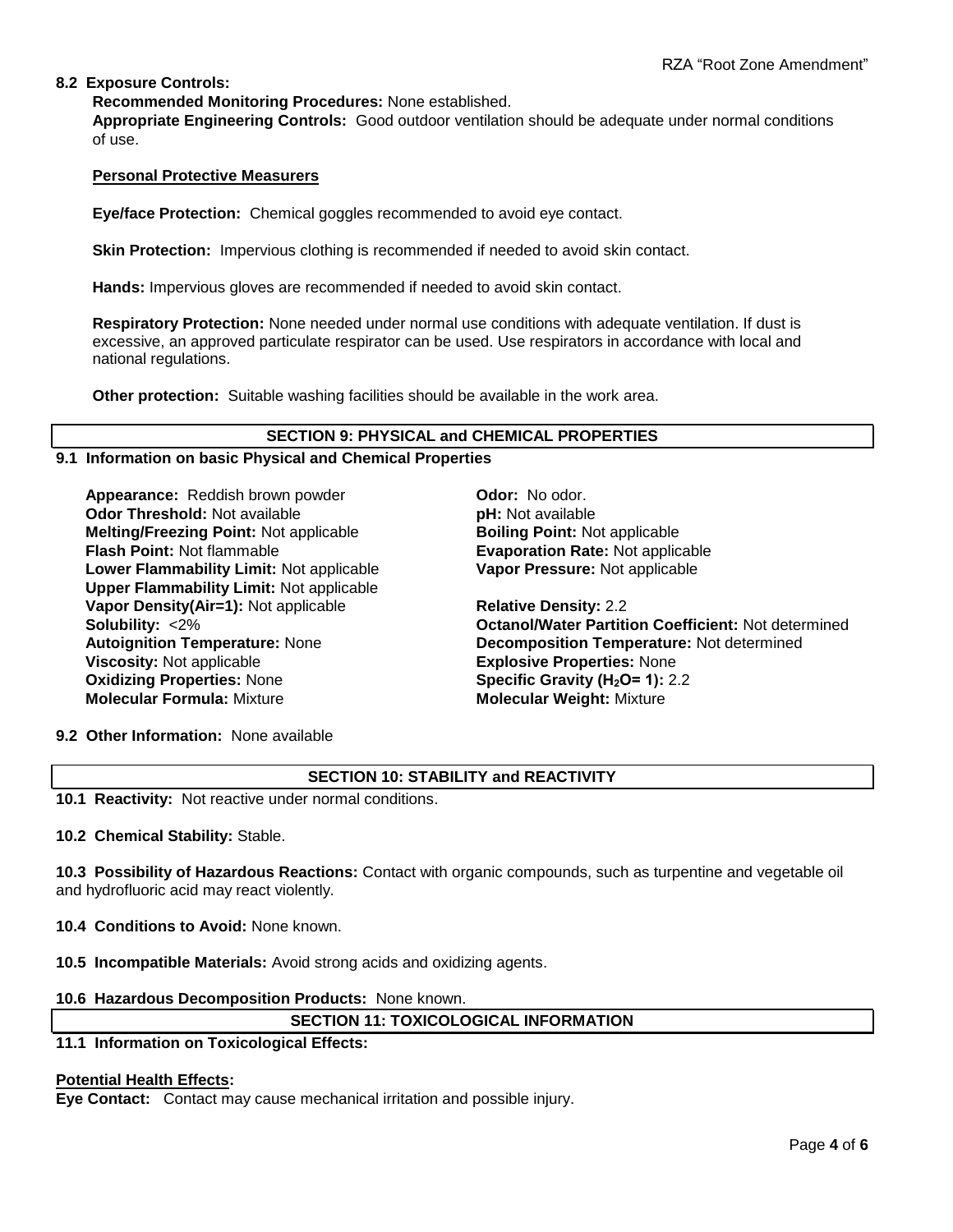**Skin contact:** May cause skin abrasions or dry skin.

- **Inhalation:** Excessive inhalation of dust may cause upper respiratory tract irritation with coughing and difficulty in breathing.
- **Ingestion:** Inhalation of dust may cause irritation to the nose, throat and upper respiratory tract with coughing and shortness of breath.

**Acute toxicity:** No acute toxicity data available for the product. Montmorillonite Clay, Calcined: No toxicity data available. Crystalline Silica: Oral Rat LD50 >22,500 mg/kg. Crystalline Silica Cristobalite: No toxicity data available.

**Skin corrosion/irritation:** No data available. This product is not a skin irritant but may cause mechanical irritation or abrasions.

**Eye damage/ irritation:** No data available. This product is not an eye irritant but may cause mechanical irritation or injury.

**Respiratory Irritation:** No data available. This product may cause temporary irritation. **Respiratory Sensitization:** No data available. This product is not expected to cause respiratory sensitization. **Skin Sensitization:** No data available. This product is not expected to cause skin sensitization. **Germ Cell Mutagenicity:** No data available. This product is not expected to cause mutagenic activity.

**Carcinogenicity:** Crystalline silica quartz and crystalline silica crystabolite are listed as "Carcinogenic to Humans" (Group 1) by IARC and "Known to be a Human Carcinogen" by NTP. None of the other components of this product are listed as carcinogens by OSHA, IARC or NTP or the EU directive.

**Reproductive Toxicity:** No data available. None of the components are known to cause reproductive or developmental toxicity.

# **Specific Target Organ Toxicity**:

Single Exposure: No data available.

Repeat Exposure: Excessive inhalation of respirable crystalline silica dust may cause may cause a progressive, disabling and sometimes fatal lung disease called silicosis. Symptoms include cough, shortness of breath, wheezing, non-specific chest illness and reduced pulmonary function.

# **SECTION 12: ECOLOGICAL INFORMATION**

**12.1 Toxicity:** No toxicity data available for the product or the components. This product is not expected to present an environmental hazard.

**12.2 Persistence and degradability:** Biodegradation is not applicable to inorganic substances such as montmorillonite clay and crystalline clay. .

**12.3 Bioaccumulative Potential:** No data available.

- **12.4 Mobility in Soil:** No data available.
- **12.5 Results of PVT and vPvB assessment:** Not required.
- **12.6 Other Adverse Effects:** No data available.

# **SECTION 13: DISPOSAL CONSIDERATIONS**

# **13.1 Waste Treatment Methods:**

Dispose in accordance with local/ and national regulations.